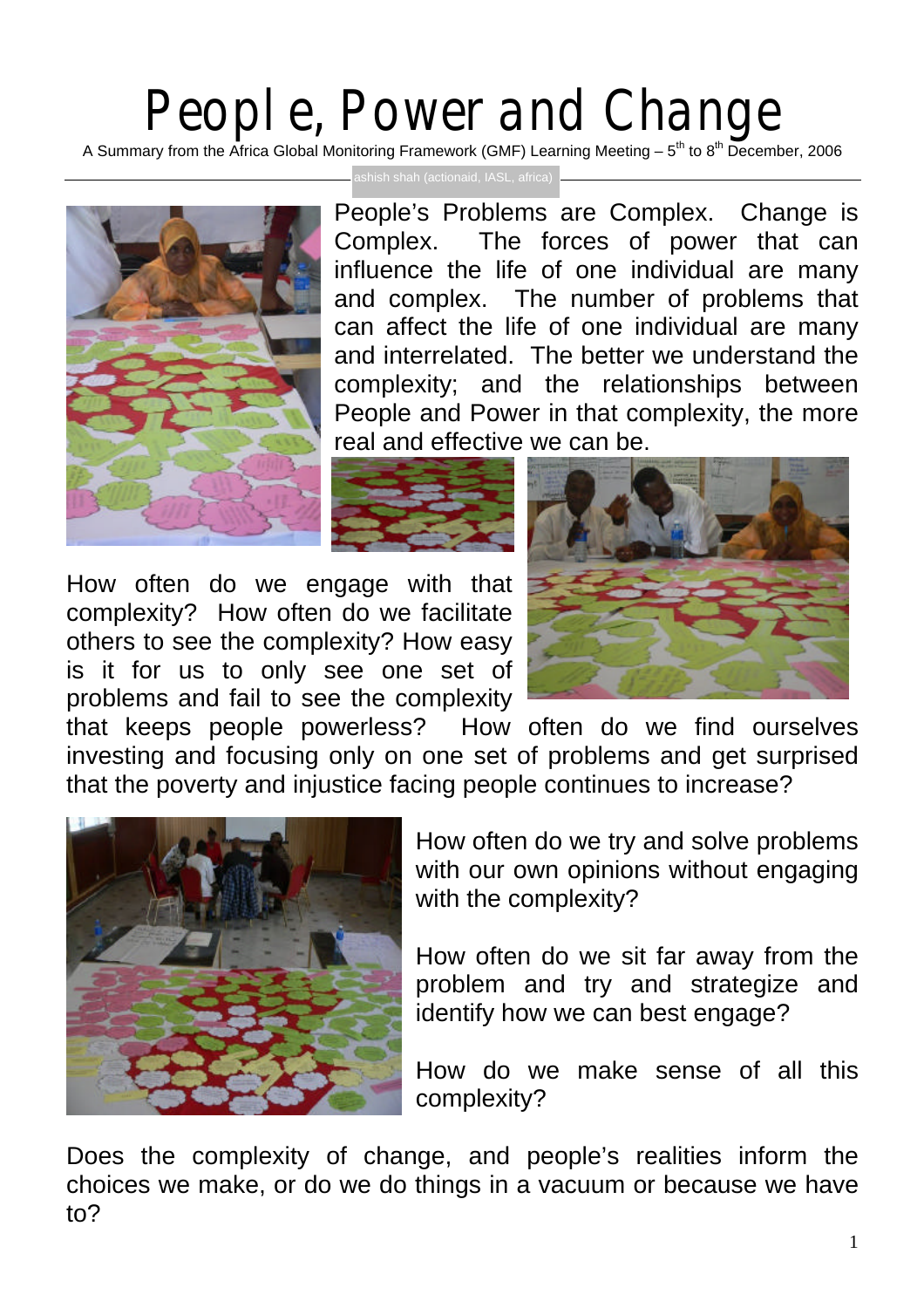What do we monitor in our work? Really? Activities? Events? Budgets? Dates? Timelines? Our own perceptions and realities? What?

How and when do we actually monitor *Change*? Is there a difference between monitoring *Change* and monitoring activities? How do we know whether what



we do has any relationship to changing *People's* lives and the relationships of *Power* that exist between people?

The Global Monitoring Framework (GMF) is a lens…a way of looking at our work differently and helps us ask whether and how *Change* is actually happening in *People's* lives and *Power* relations.

It helps us SEE things from the perspective of People, Power and Change.





You may change laws, but this does not necessarily translate to improvement of conditions of poor and excluded people.

You may organize and mobilize in mass, but this may not lead to laws, policies and practices of governments being changed, nor lead to improvement in the conditions of poor and excluded people.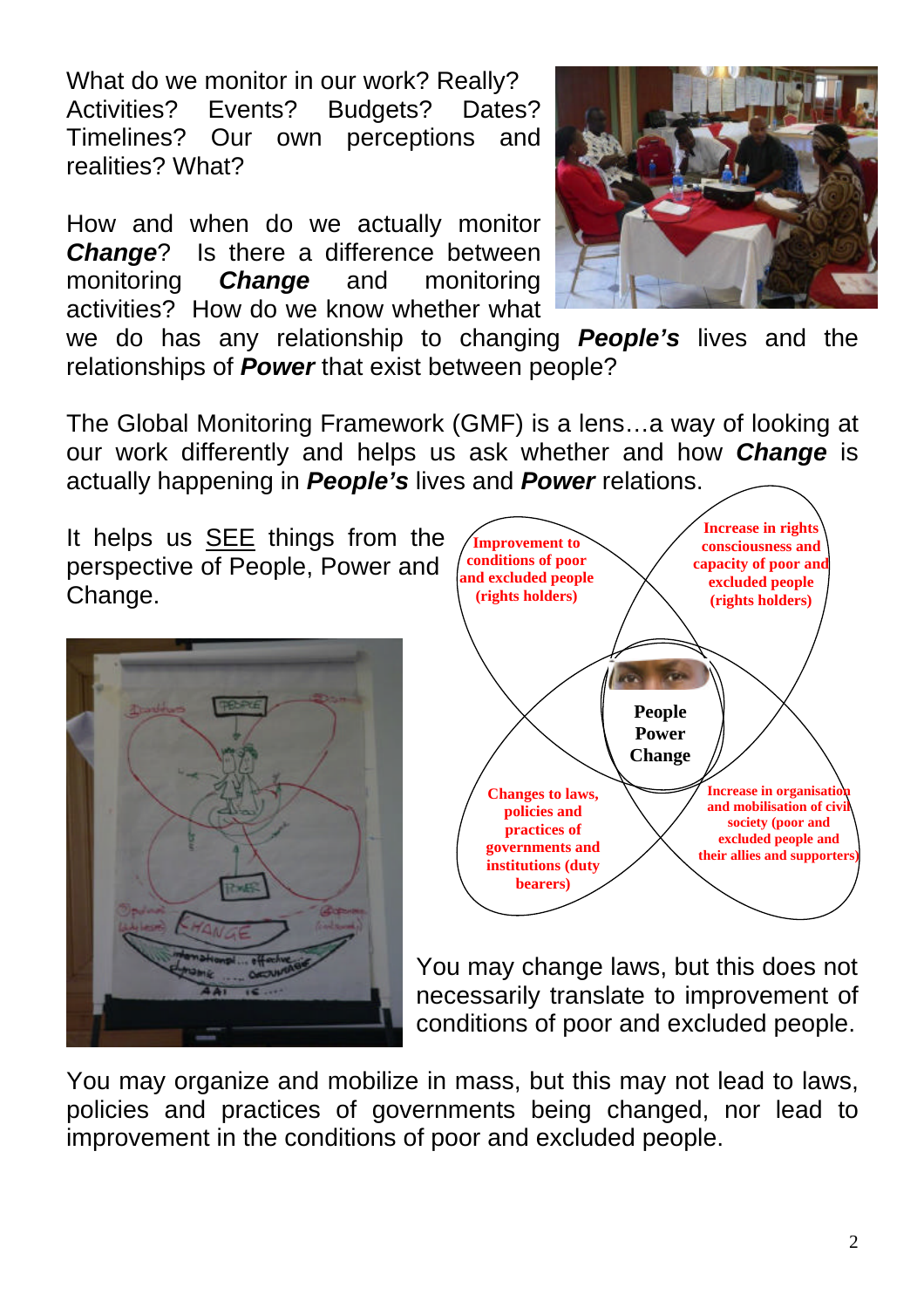How does change happen? When is it sustained? Who is involved? Where is power changing? How is that happening? How do we fit into the picture? What do we learn?



Can this lens, this way of looking at things from a People, Power and Change perspective be used simply?

Can we use it in all our processes? From the way we strategize? To the way we plan? To the way we communicate our work? To the way we review and reflect?

How do things look when we use this different lens?

Do we see how little our annual reports communicate? Do we see how different our

strategies and plans could be? Do we see how much richer and deeper our review and reflections could be? Isn't it quite easy to use….



Don't we become more critical? Can't we be more rigorous? Can't this help us monitor change better? Doesn't this help us to question and challenge our work better? Does it help us see whether change is really happening in people's lives and power relations around them? Can this help us improve our work and practice?

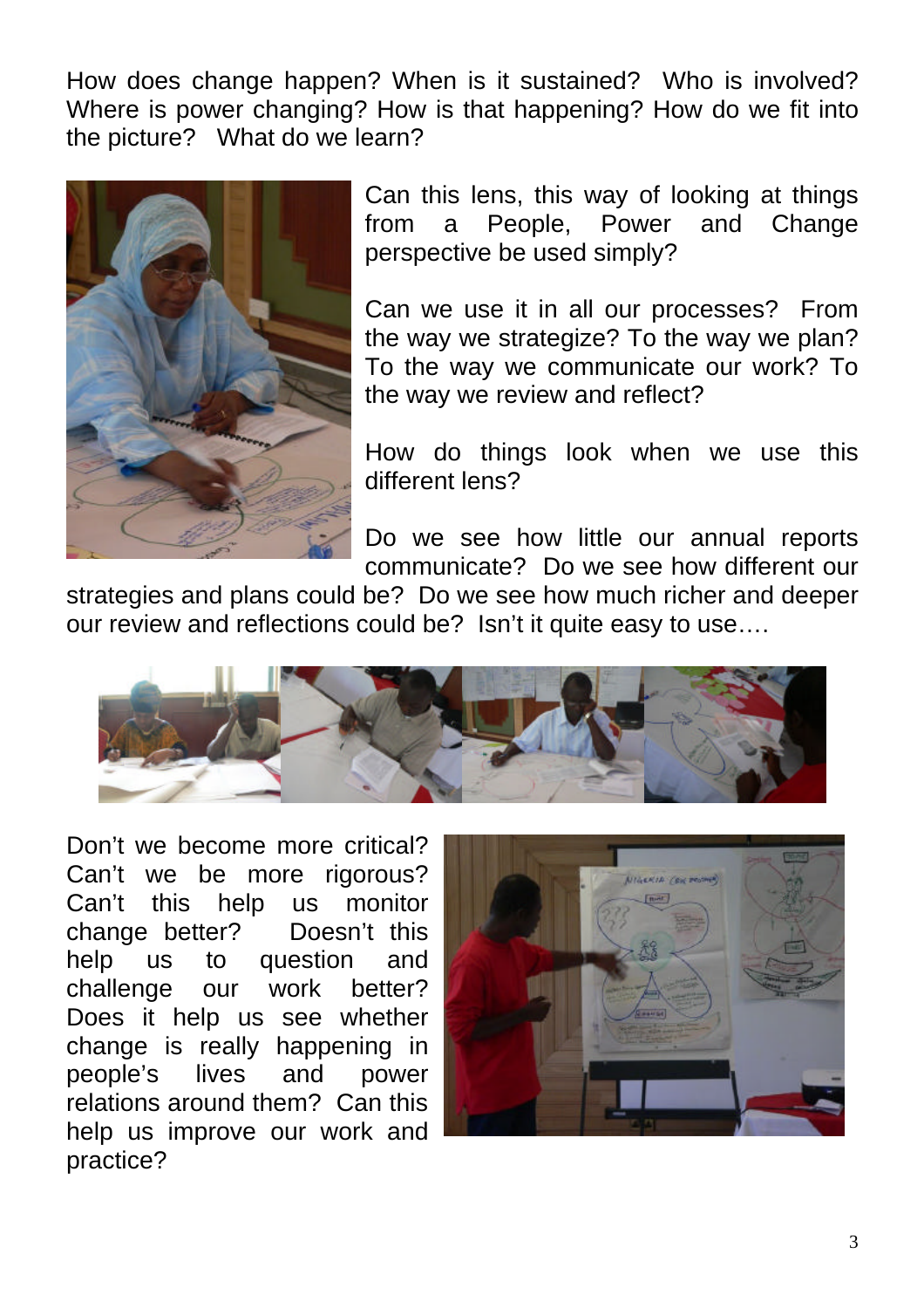

So the Global Monitoring Framework can be baptized as People, Power and Change, and be applied to pretty much any process in our work. Its use is beyond monitoring. Any one of us can use it...it's that simple

Things are interconnected. Who pulls the strings? Do we pull strings that keep poor people in the same place? Are there other things pulling



at poor people that have greater negative impact on their lives than the strings we pull? What is that that enables a poor person to move away from this situation of entanglement? What is our ideology and belief of how change happens in this complex, interconnected world? Why are we pulling on certain strings? Would things be different if we let

go? Or picked other strings?

People, Power and Change…that is what the Global Monitoring Framework is about. It helps us try and question and make sense of complexity. What are our roles then?



Facilitator? Motivator? Designer? Inspirer? Challenger? Critical Thinker? Supporter? Questioner? Coordinator? Coach? Guide? Helper?

What role will you play?